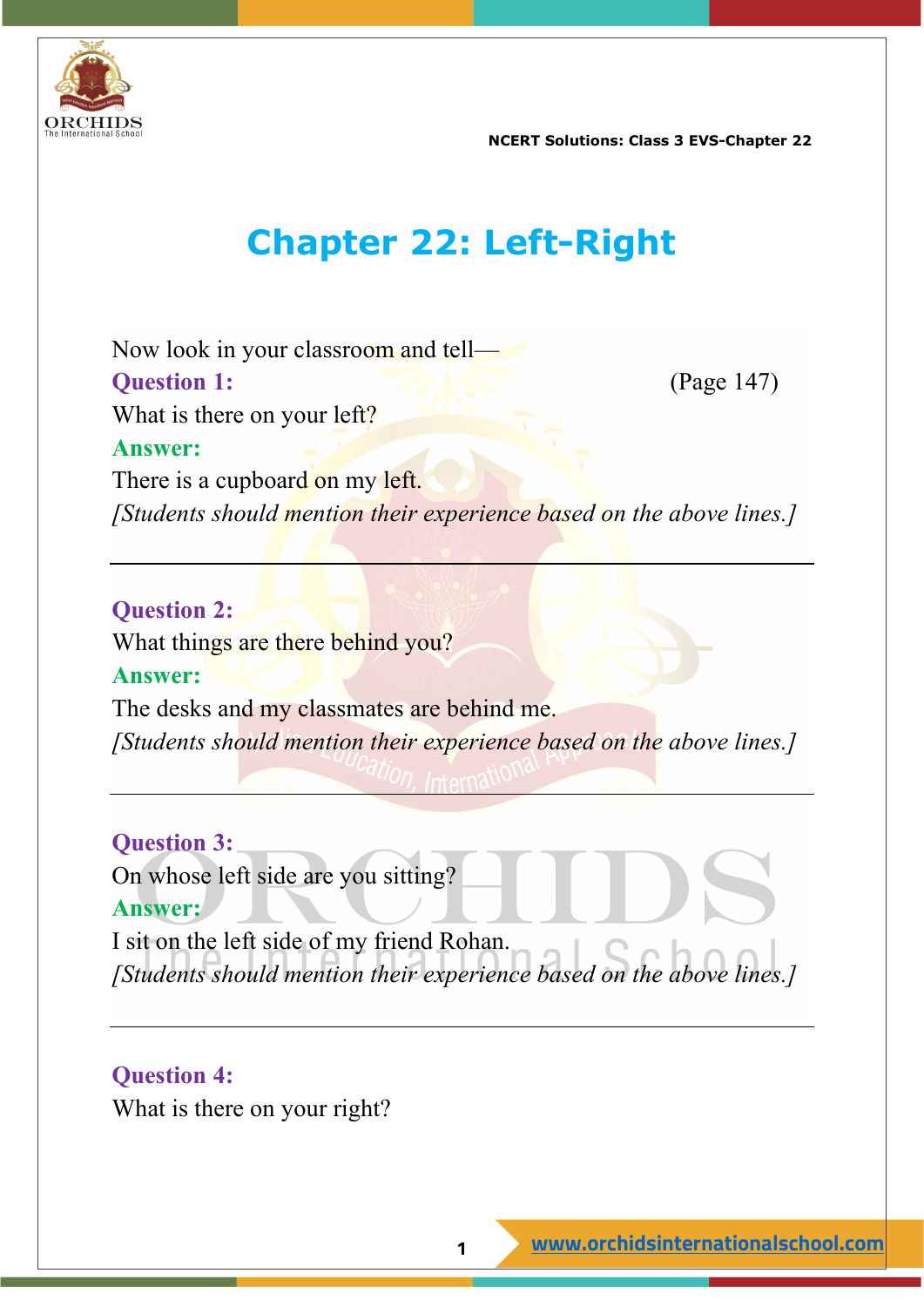

#### **Answer:**

On my right side, there is a desk. *[Students should mention their experience based on the above lines.]*

#### **Question 5:**

Who is sitting on your right? **Answer:** Rohan sits on my right side. *[Students should mention their experience based on the above lines.]*

#### **Question 6:**

What is in front of you?

#### **Answer:**

The teacher's desk and the blackboard are in front of me. *[Students should mention their experience based on the above lines.]*

#### **Question 7:**

On whose right are you sitting?

#### **Answer:**

I am sitting on the right side of Tanuj. *[Students should mention their experience based on the above lines.]*

#### **Question 8:** (Page 148)

This is a picture with Ruchira in the centre. In this picture, draw –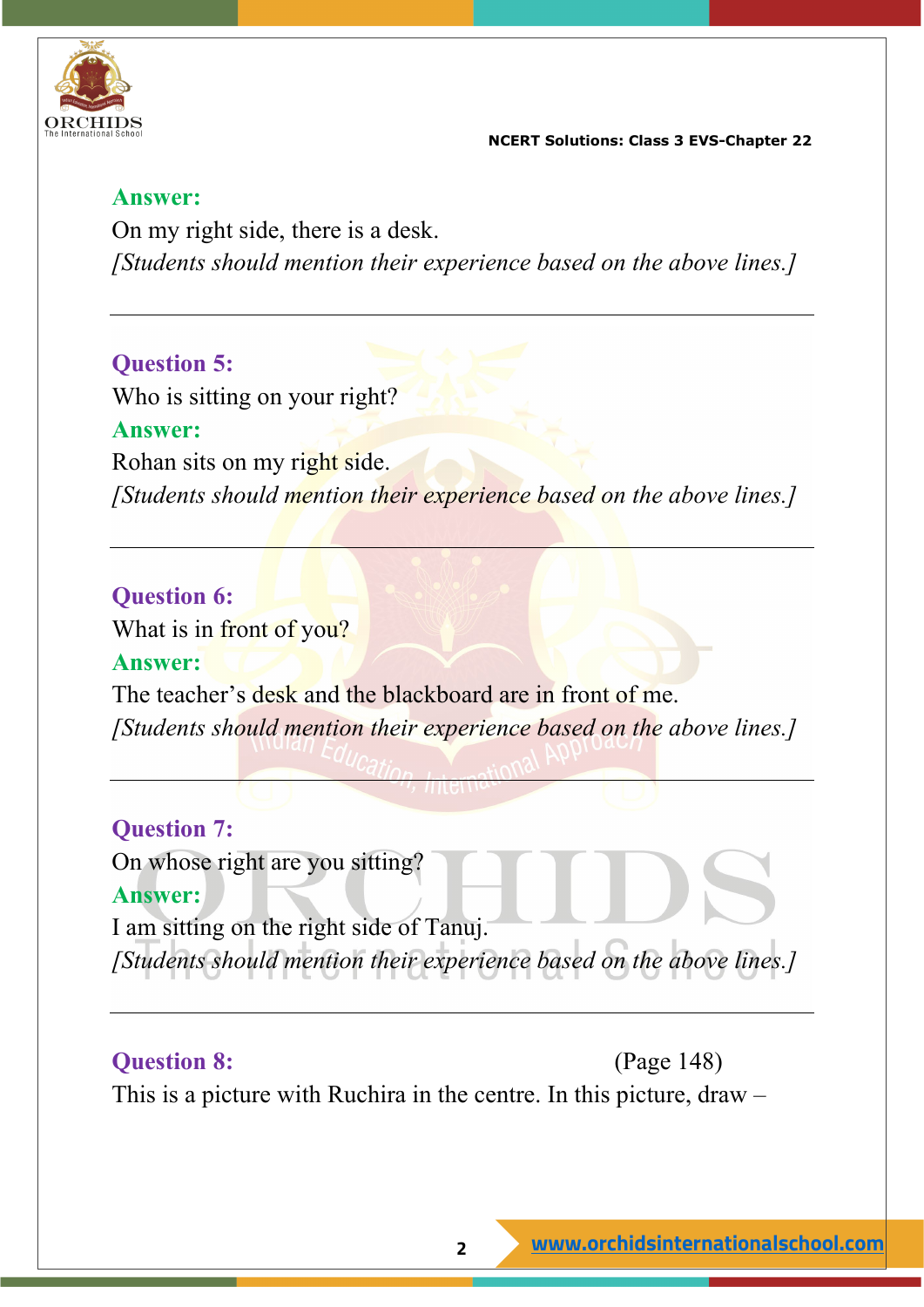

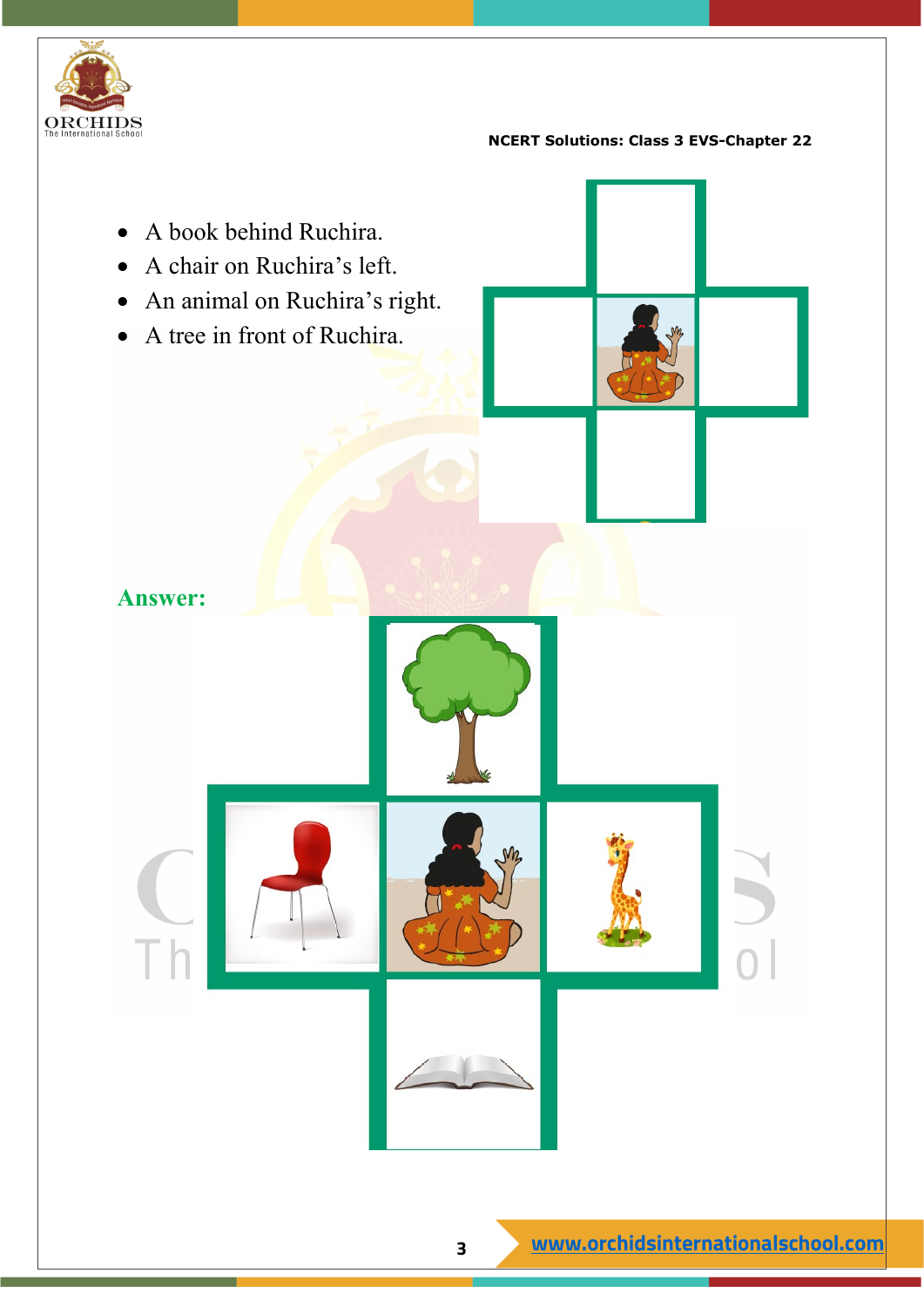

#### **Question 9:** (Page 149)

Guide Ruchira from home to school. Find the school in the picture. Also find the way from Ruchira's home to her school. Now, with a coloured pencil trace the way from Ruchira's home to her school.

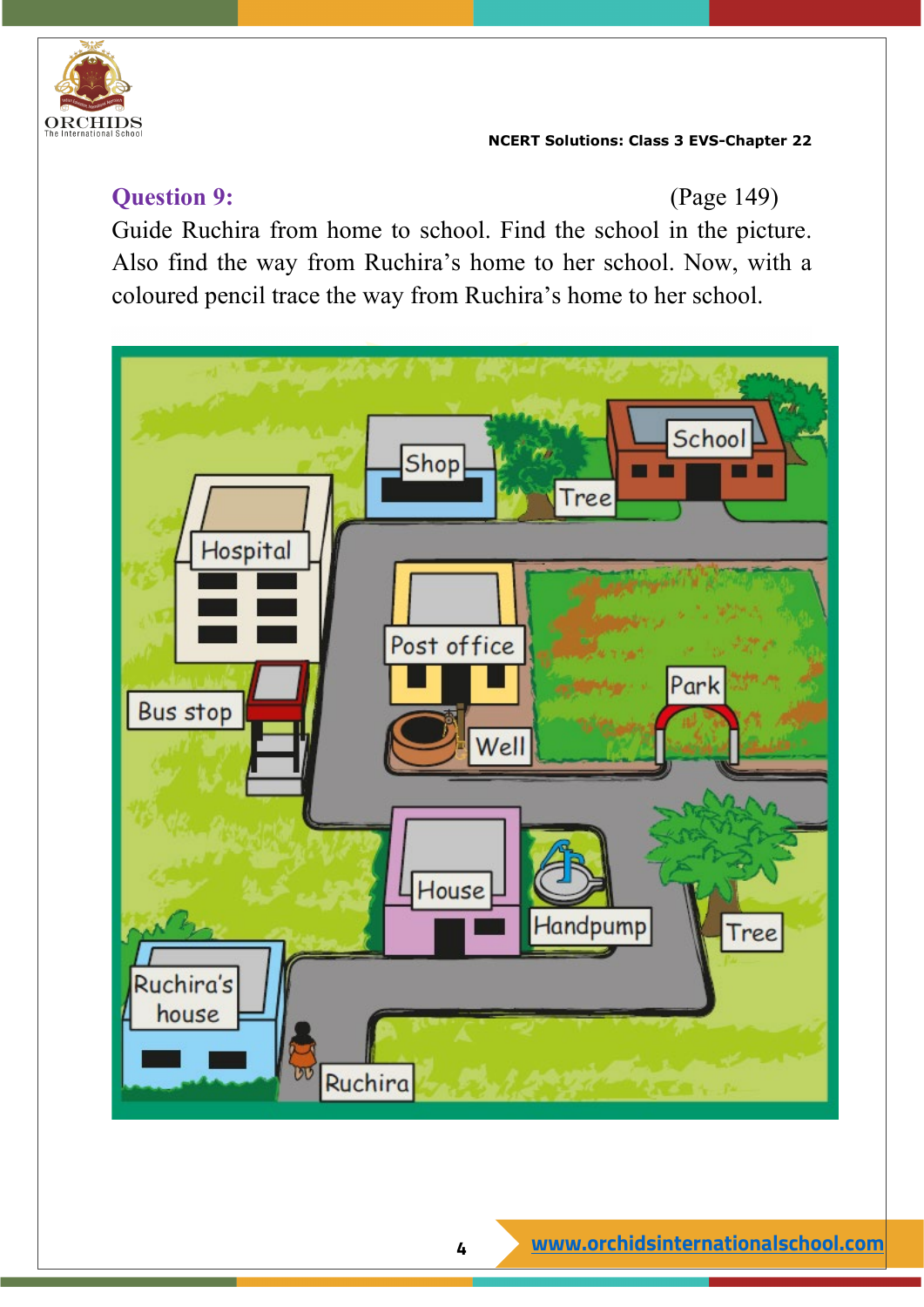

#### **Answer:**

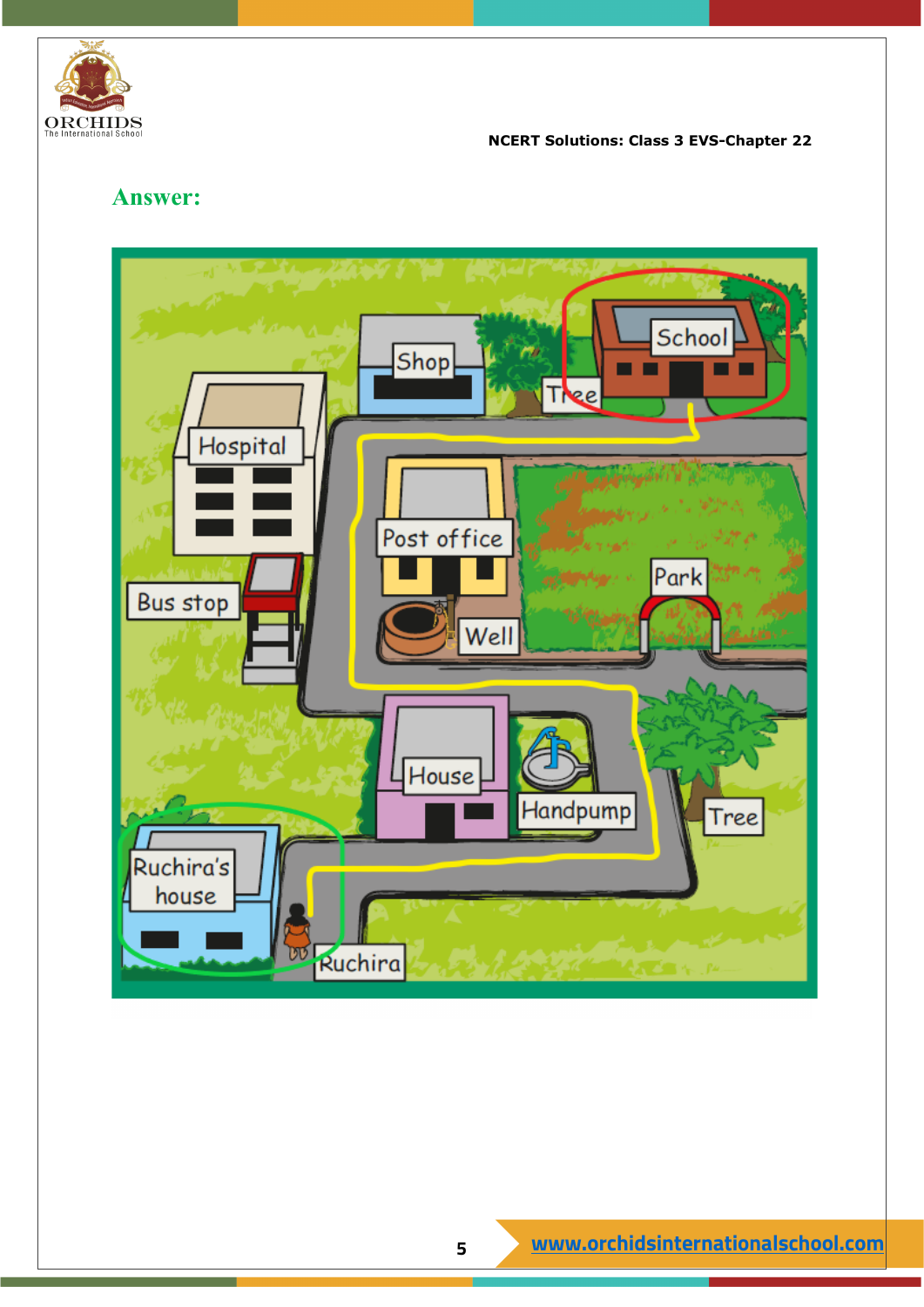

#### **Question 10:** (Page 150)

Which places and things will Ruchira find on her way from home to school? Write their names.

\_\_\_\_\_\_\_\_\_, \_\_\_\_\_\_\_\_\_\_\_\_\_\_, \_\_\_\_\_\_\_\_\_\_\_\_\_\_. \_\_\_\_\_\_\_\_\_, \_\_\_\_\_\_\_\_\_\_\_\_\_\_, \_\_\_\_\_\_\_\_\_\_\_\_\_\_.

#### **Answer:**

On her way to school from her home, Ruchira finds the following things and places—

- House
- Hand pump
- Tree
- Park
- Well
- Bus stop
- Post office
- Hospital
- Shop

### **Question 11:**

Which of these places and things will she find on her right and which places on her left?

Indian Education, International Approach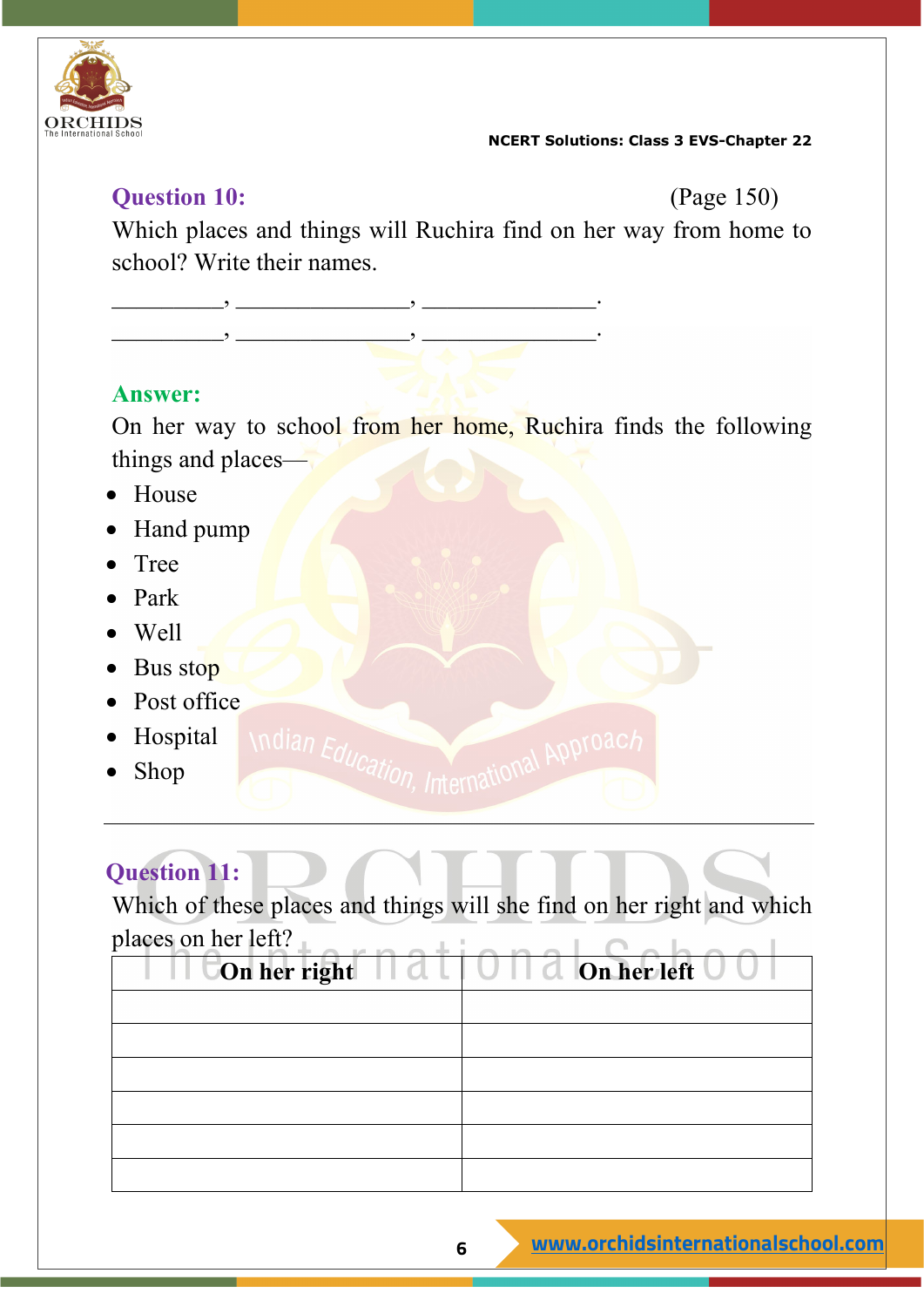

#### **Answer:**

| On her right | On her left |
|--------------|-------------|
| House        | Tree        |
| Hand pump    | Park        |
| Bus stop     | Well        |
| Hospital     | Post office |
| Shop         |             |
| Tree         |             |

#### **Question 12:**

How many times will Ruchira have to take a turn on her way from home to school?

#### **Answer:**

Ruchira will have to make a total of five turns from her home to school—two right turns, and three left turns.

#### **Question 13:**

On the next page (Page 151) is a smaller version of the earlier picture. In this there are symbols in place of pictures. Such a picture is called a map. Identify the symbols and write them.

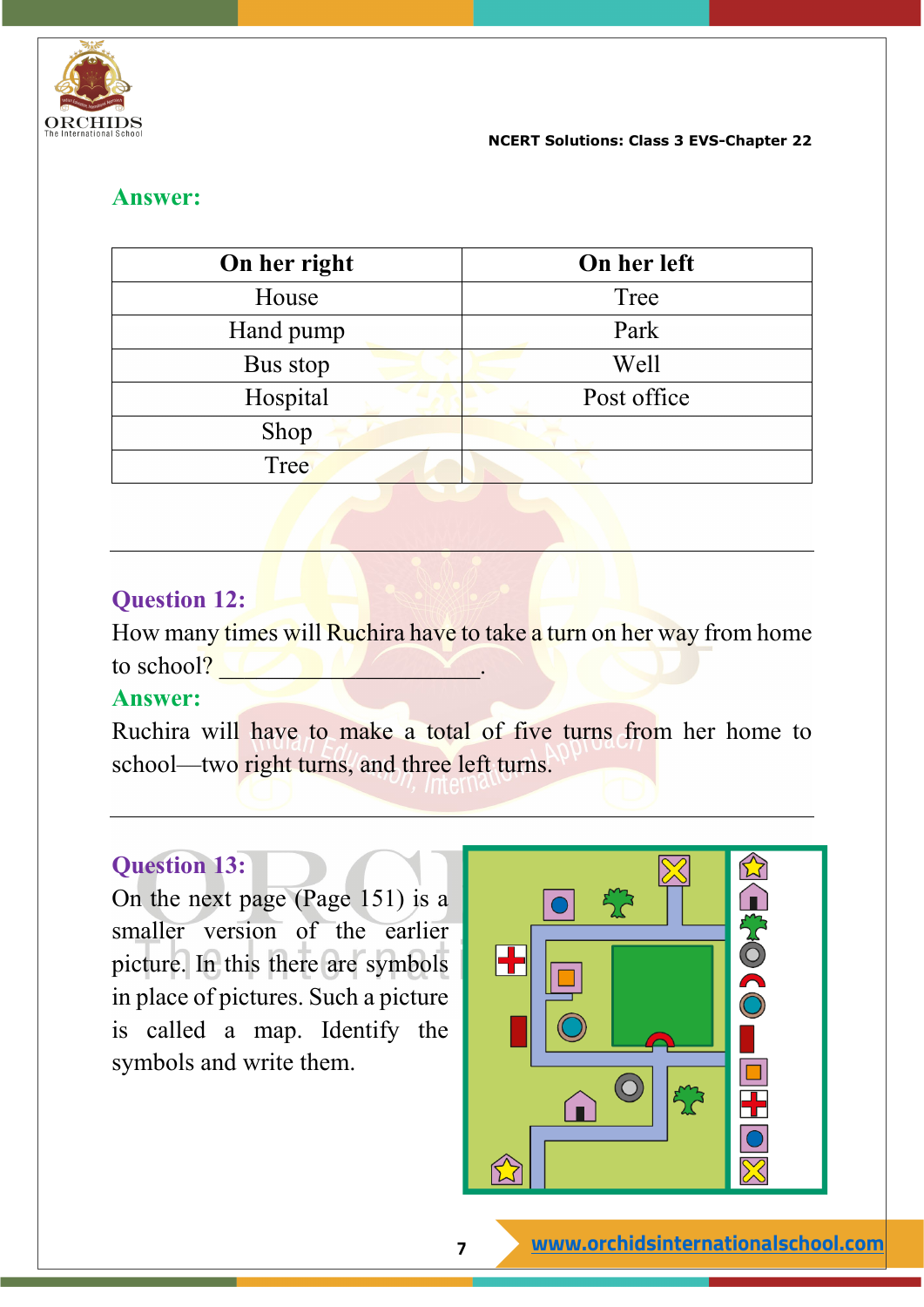

#### **Answer:**



#### **Question 14:** (Page 151)

Can you tell why these symbols are used?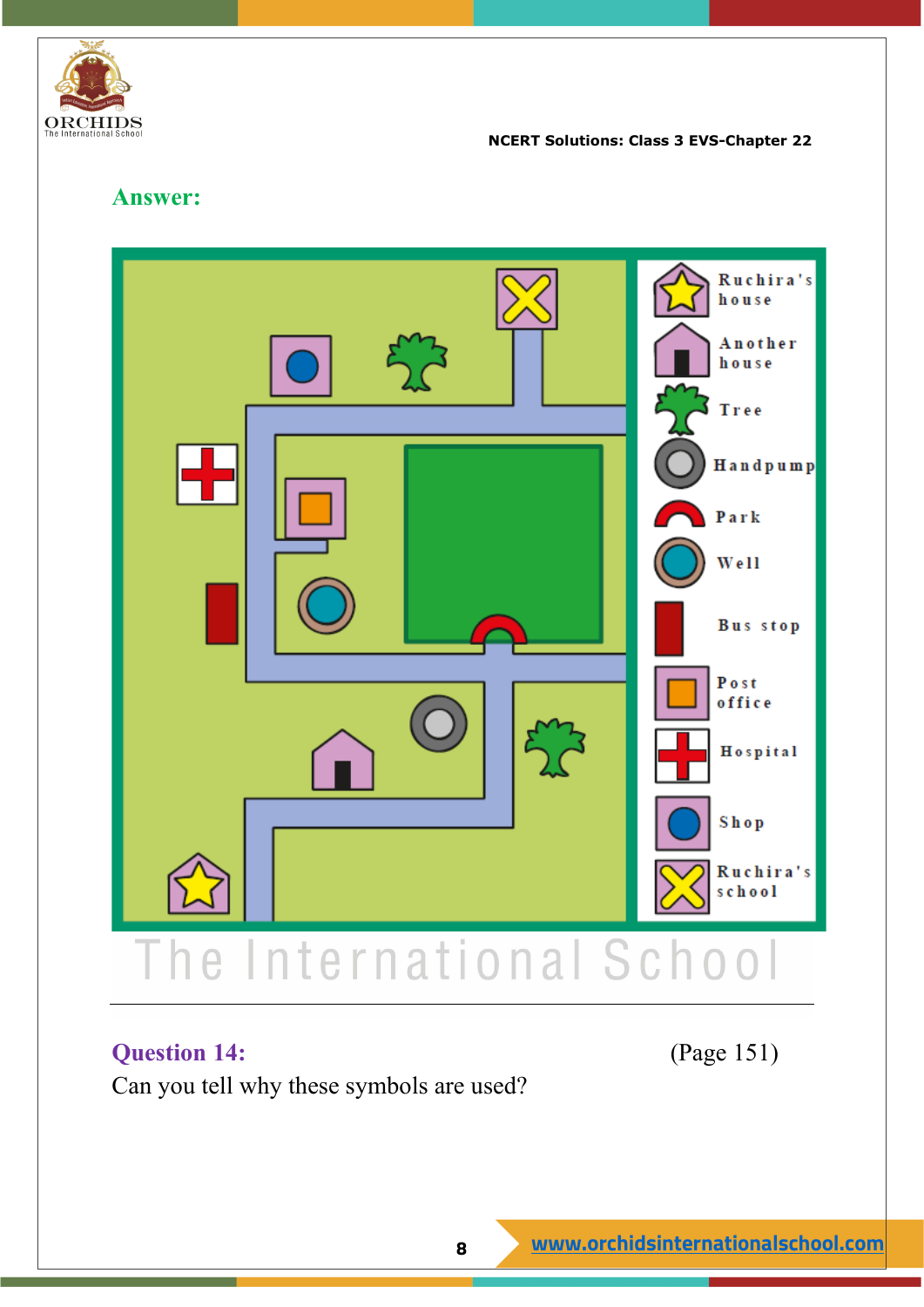

#### **Answer:**

These symbols are used because they are easier to draw and indicate a particular place in a given area. Instead of real objects, symbols are use on a map.

**Question 15:** (Page 152) Given below is a list. Make your own signs (symbols). These symbols should be different from the earlier ones.

Now place your symbols in the map given below.

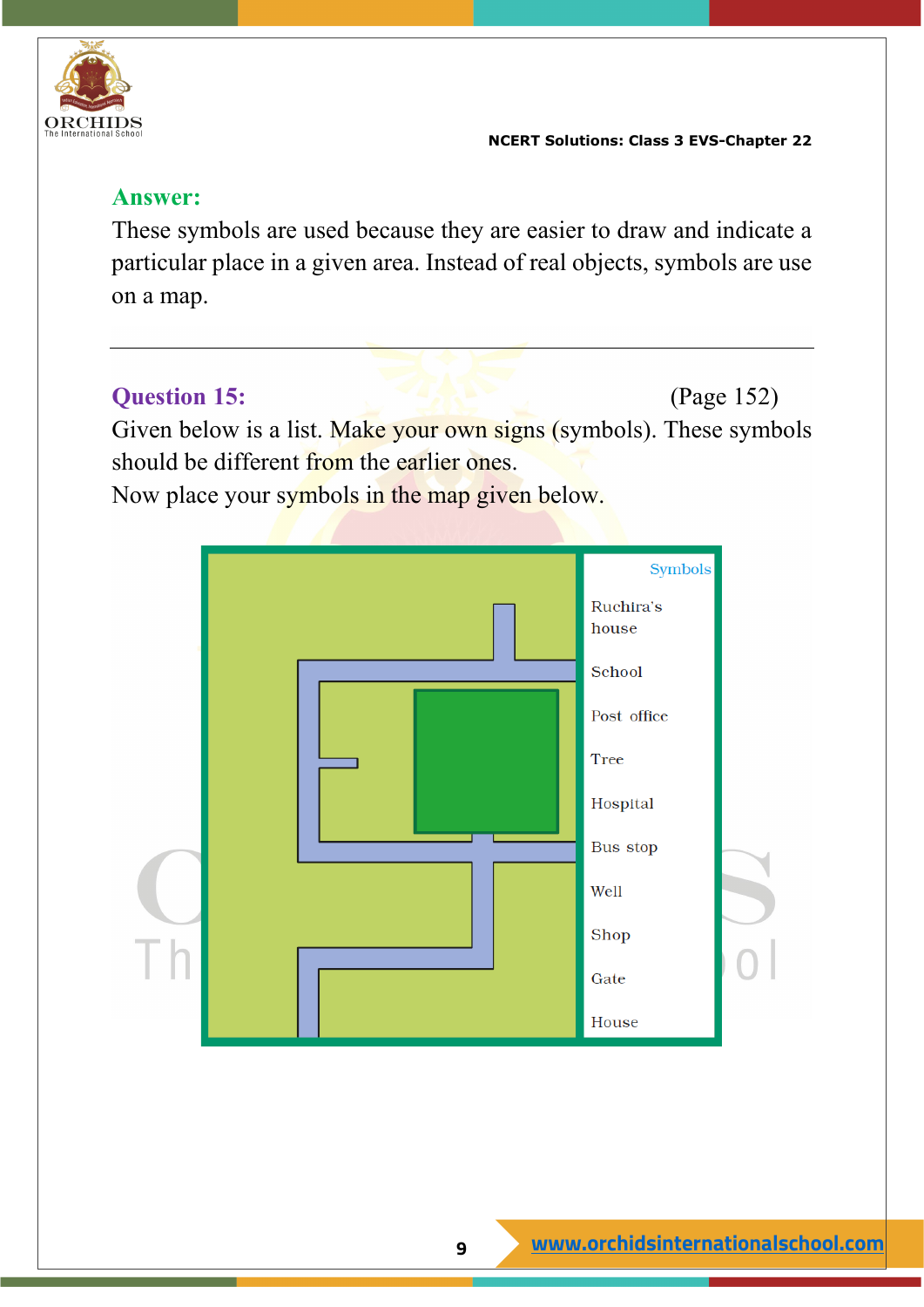

#### **Answer:**



*[Students should mention their experience based on the above lines.]*

#### **Question 16:** (Page 153)

Which other signs can you see in your neighbourhood? Draw them and write what they indicate.

| Sign | <b>What They Indicate</b> |
|------|---------------------------|
|      |                           |
|      |                           |
|      |                           |
|      |                           |
|      |                           |
|      |                           |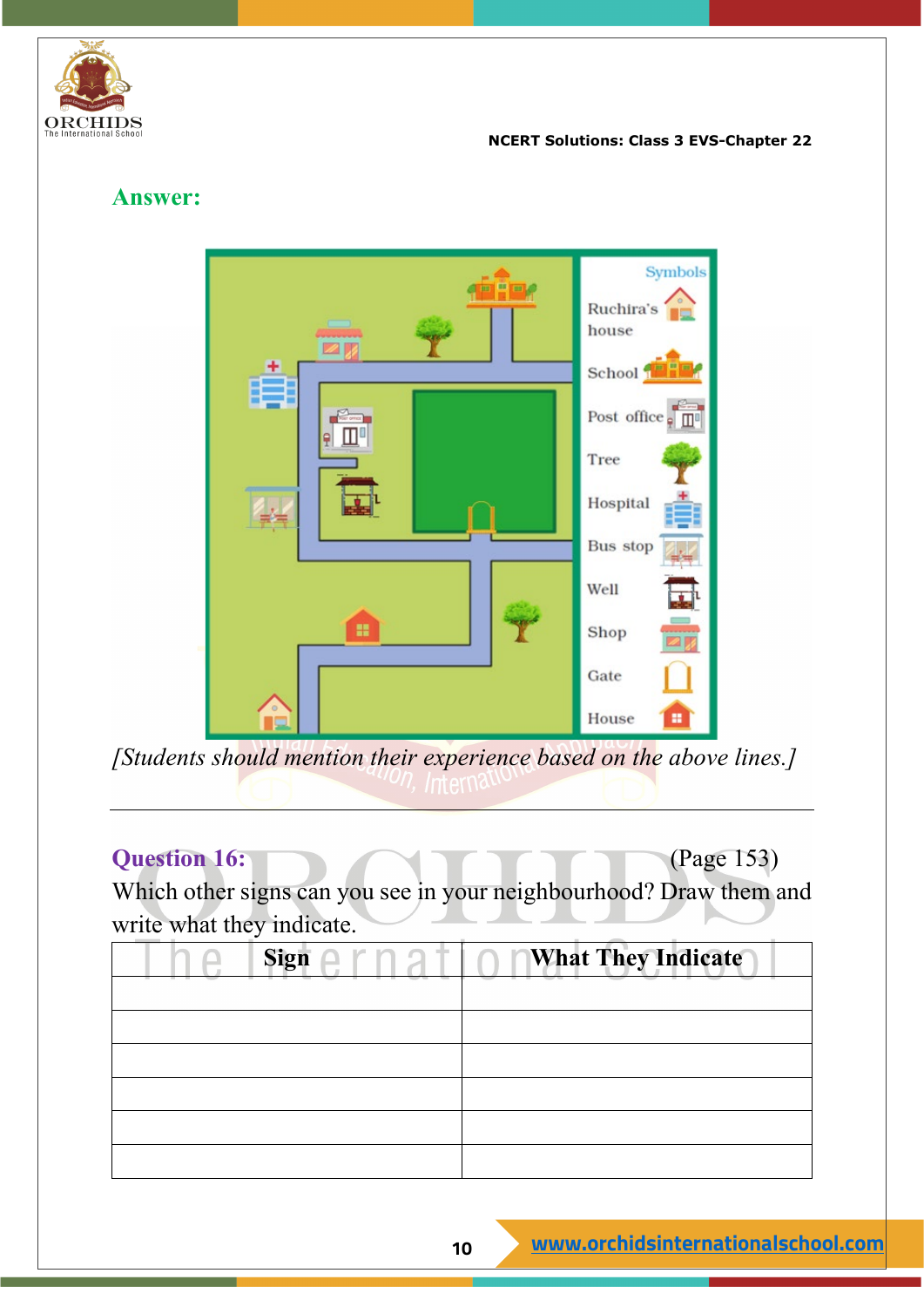

#### **Answer:**

| Sign | <b>What They Indicate</b>     |
|------|-------------------------------|
|      | Caution, slippery road ahead. |
|      | Two-way traffic is allowed.   |
|      | Eating place nearby.          |
|      | Petrol pump ahead.            |
|      | Hospital ahead.               |
|      | Narrow road ahead.            |

*[Students should mention their experience based on the above lines.]*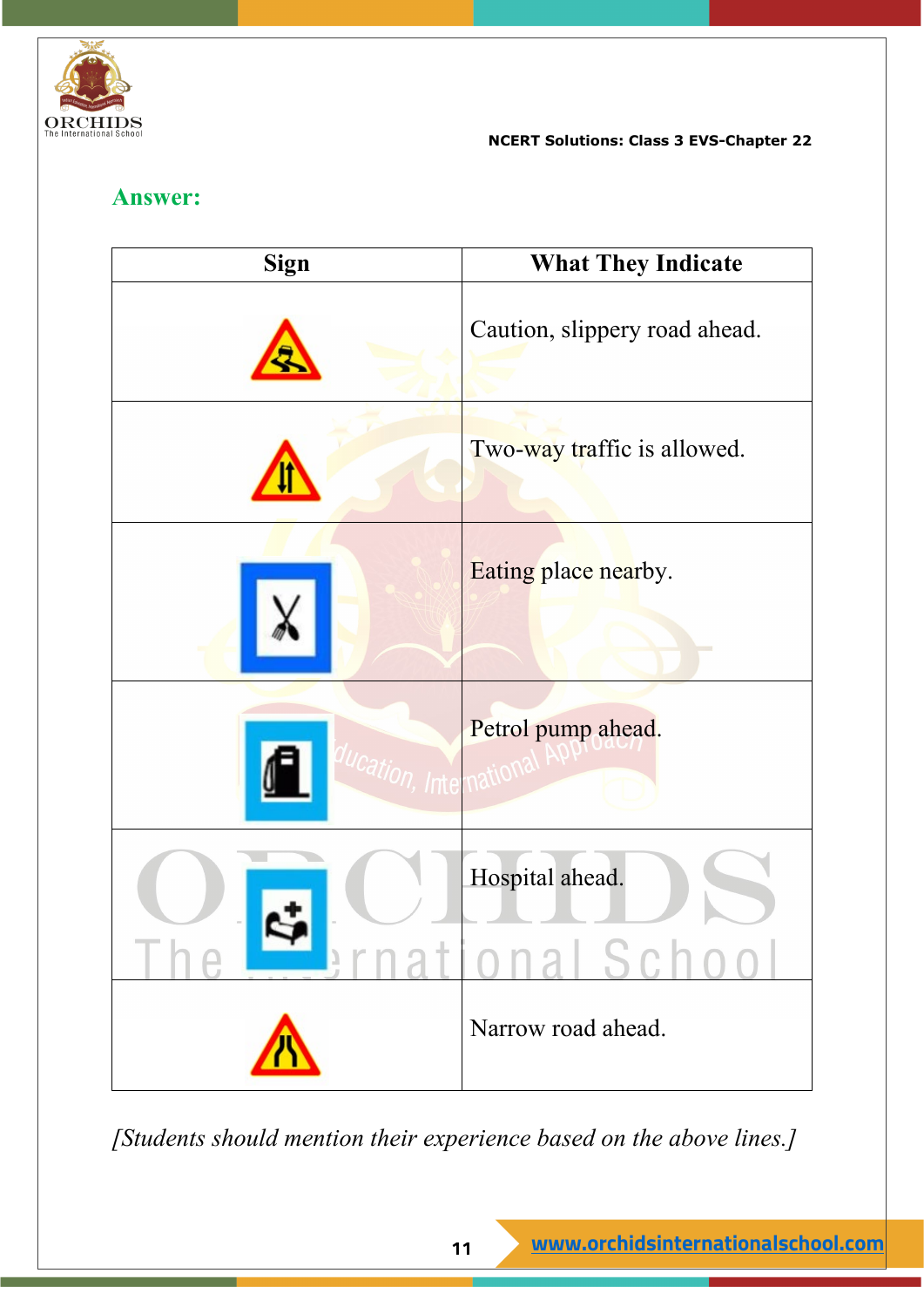



A list of symbols used in the map is given. Look carefully and write.

#### **Question 18:**

How many shops are there in the map?

#### **Answer:**

There is <u>one</u> shop in the map.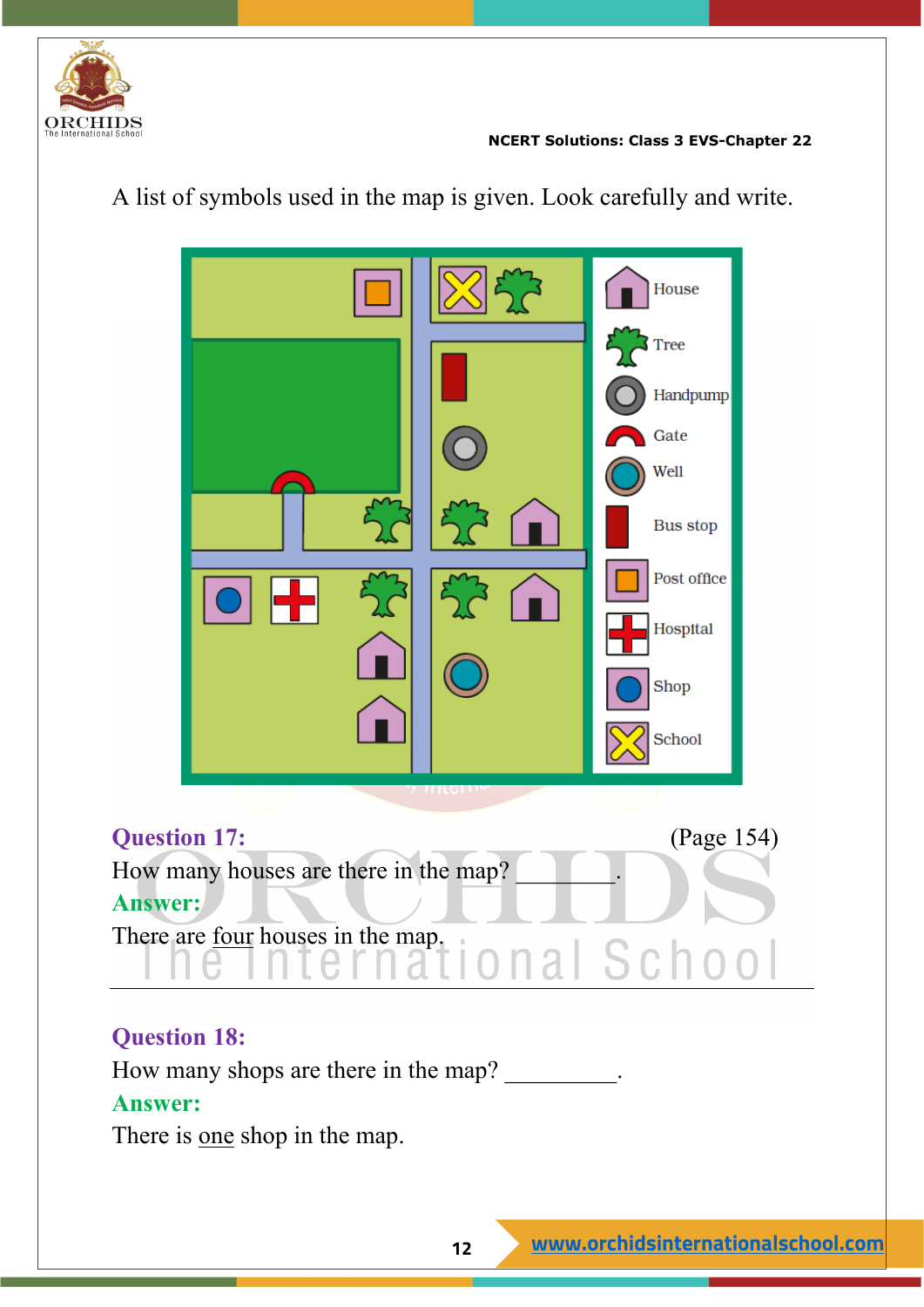

#### **Question 19:**

How many trees are there in the map?

#### **Answer:**

There are five trees in the map.

#### **Question 20:** (Page155)

How many pumps are there in the map?

#### **Answer:**

There is one pump in the map which is between a tree and the bus stop.

#### **Question 21:**

Is the school closer to the post office or to the hospital?

#### **Answer:**

The school is closer to the post office than the hospital.

### **Question 22:**

What is near the bus stop?

#### **Answer:**

There is a hand pump near the bus stop.

# **Question 23:**

Without the list of symbols could you have read the map?

### **Answer:**

Without the list of the symbols, it would not be possible to read the map correctly.